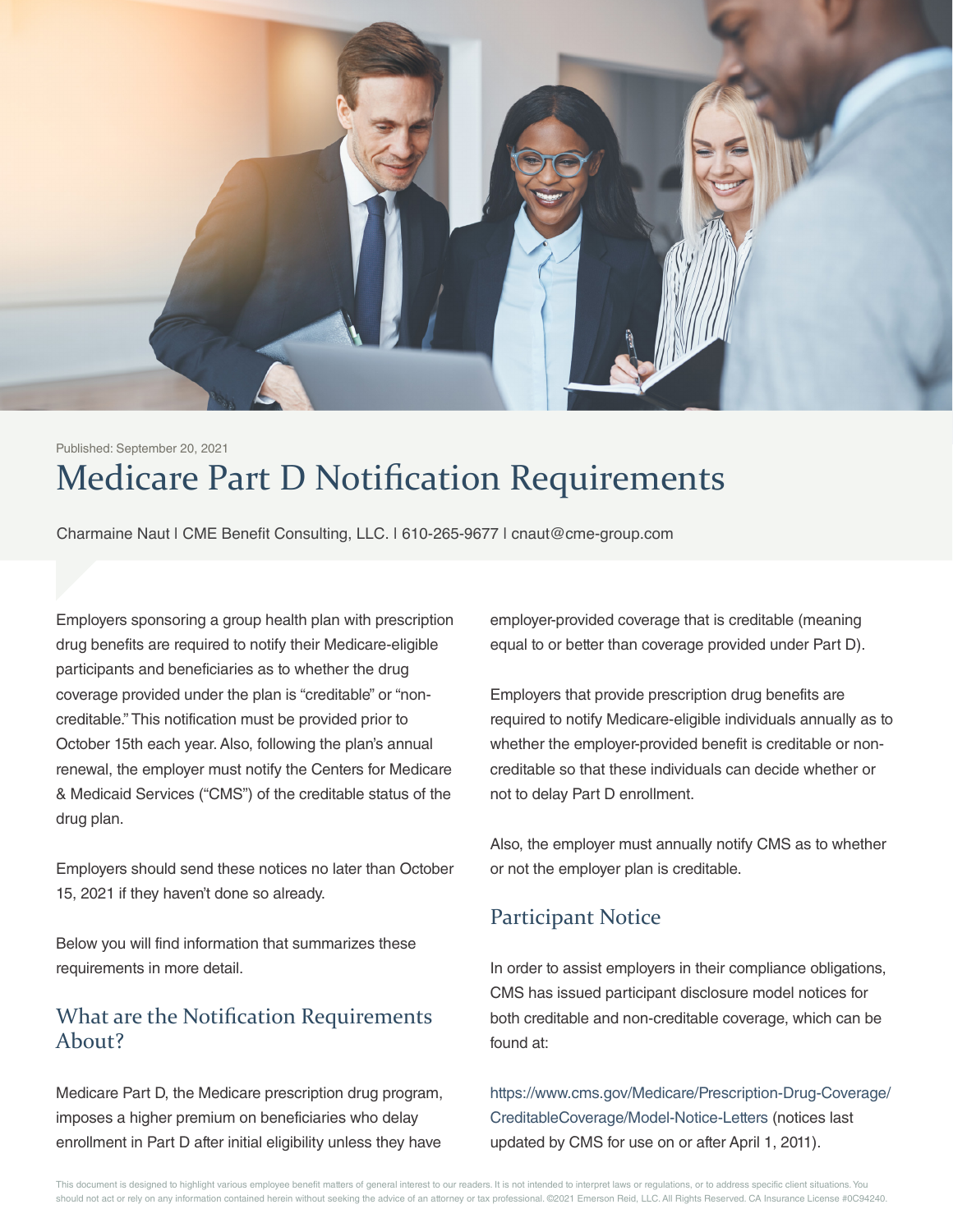These model notices, when appropriately modified, will serve as a proper notice for purposes of this requirement. Spanish notices are also provided at the above link.

## To Whom Should the Participant Notice Be Sent?

Notice should be sent to all Part D-eligible participants. This includes active employees, COBRA qualified beneficiaries, retirees, spouses, and other dependents of the employee covered by the plan. In many cases, the employer will not know whether an individual is Medicare eligible or not. Therefore, employers may wish to provide the notice to all plan participants (including COBRA qualified beneficiaries) to ensure compliance with the notification requirements.

#### When Should the Participant Notice Be Sent?

Participant disclosure notices should be sent at the following times:

- Prior to (but no more than 12 months before) October 15th each year (or next working day);
- Prior to (but no more than 12 months before) an individual's Initial Enrollment Period for Part D (three months before the month of the person's 65th birthday);
- Prior to (but no more than 12 months before) the effective date of coverage for any Medicare eligible individual under the plan;
- Whenever prescription drug coverage ends or changes so that it is no longer creditable, or it becomes creditable; and
- Upon a beneficiary's request.

If the disclosure notice is provided to all plan participants annually, CMS will consider the first two bullet points satisfied. Many employers provide the notice either during or immediately following the annual group plan enrollment period.

In order to satisfy the third bullet point, employers should also provide the participant notice to new hires and newly eligible individuals under the group health plan.

#### How Should the Participant Notice Be Sent?

Entities have flexibility in the form and manner in which they provide notices to participants.

The employer may provide a single disclosure notice to a participant and his or her family members covered under the plan. However, the employer is required to provide a separate disclosure notice if it is known that a spouse or dependent resides at an address different from the address where the participant's materials were provided.

#### Mail

Mail is the recommended method of delivery, and the method CMS initially had in mind when issuing its guidance.

#### **Electronic Delivery**

The employer may provide the notice electronically to plan participants who have the ability to access the employer's electronic information system on a daily basis as part of their work duties (consistent with the DOL electronic delivery requirements in 29 CFR § 2520.104b-1(c)).

If this electronic method of disclosure is chosen, the plan sponsor must inform the plan participant that the participant is responsible for providing a copy of the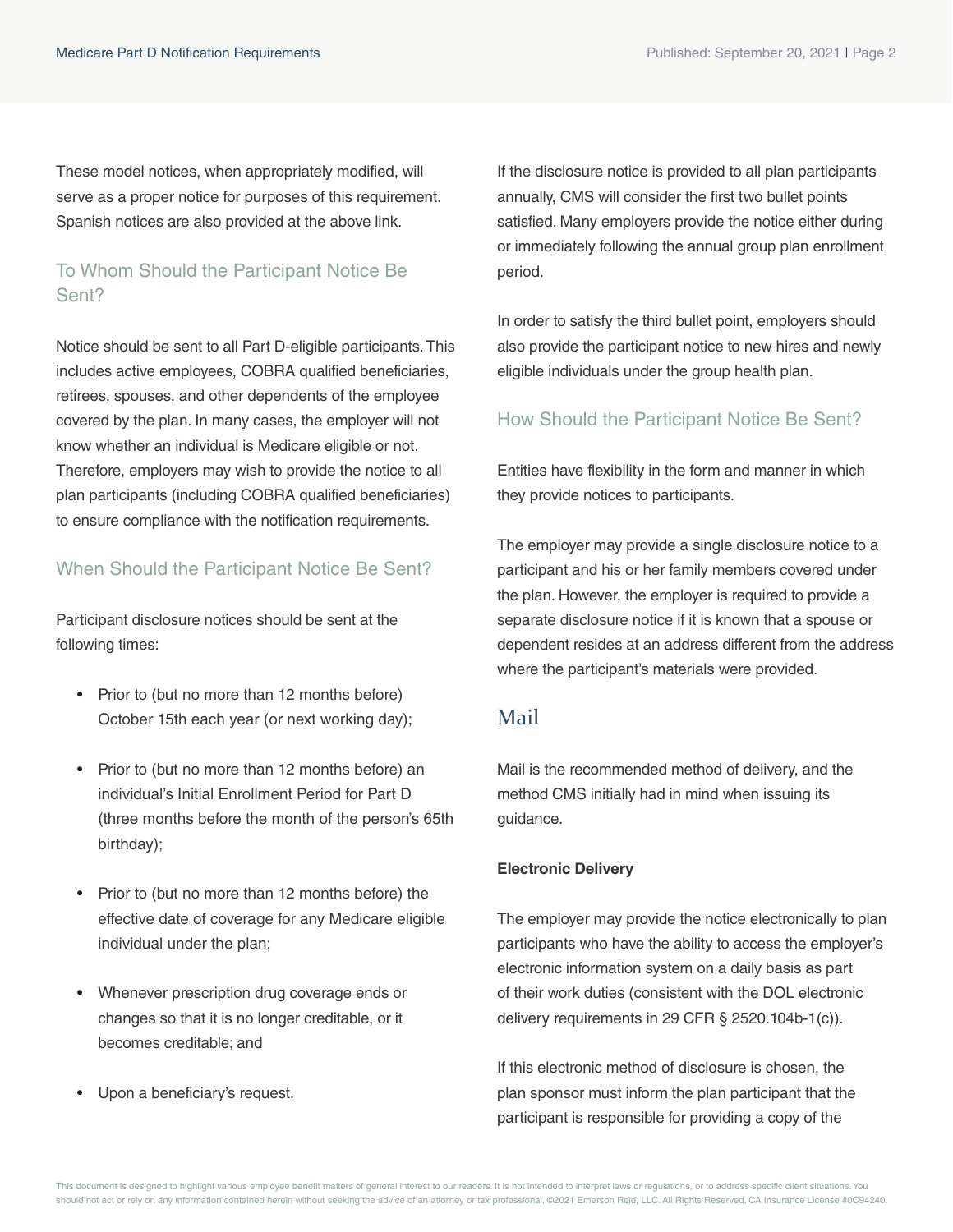electronic disclosure to their Medicare eligible dependents covered under the group health plan.

In addition to having the disclosure notice sent electronically, the notice must be posted on the entity's website, if applicable, with a link to the creditable coverage disclosure notice.

Sending notices electronically will not always work for COBRA qualified beneficiaries who may not have access to the employer's electronic information system on a daily basis. Mail is generally the recommended method of delivery in such instances.

## Open Enrollment Materials

If an employer chooses to incorporate the Part D disclosure with other plan participant information, the disclosure must be prominent and conspicuous. This means that the disclosure portion of the document (or a reference to the section in the document being provided to the individual that contains the required statement) must be prominently referenced in at least 14-point font in a separate box, bolded or offset on the first page of the provided information.

CMS provides sample language for referencing the creditable or non-creditable coverage status of the plan per the requirements:

If you (and/or your dependents) have Medicare or will become eligible for Medicare in the next 12 months, a Federal law gives you more choices about your prescription drug coverage.

Please see page xx for more details.

## Personalized Notices

A personalized notice is only provided upon request of the beneficiary. If an individual requests a copy of a disclosure notice, CMS recommends that entities provide a personalized notice reflecting the individual's information.

[For more information on the participant disclosure](http://www.cms.gov/Medicare/Prescription-Drug-Coverage/CreditableCoverage/downloads/Updated_Guidance_09_18_09.pdf)  requirement, visit: http://www.cms.gov/Medicare/ Prescription-Drug-Coverage/CreditableCoverage/ downloads/Updated\_Guidance\_09\_18\_09.pdf

## CMS Notification

#### When and How Should Notification be Given to CMS?

Employers will also need to electronically notify CMS as to the creditable status of the group health plan prescription drug coverage. This notice must be provided by the following deadlines:

- Within 60 days after the beginning date of the plan year (March 1, 2022 for a 2022 calendar-year plan);
- Within 30 days after the termination of the prescription drug plan; and
- Within 30 days after any change in the creditable coverage status.

Notice must be submitted electronically by completion of a [form found at: https://www.cms.gov/Medicare/Prescription-](https://www.cms.gov/Medicare/Prescription-Drug-Coverage/CreditableCoverage/CCDisclosureForm.html)Drug-Coverage/CreditableCoverage/CCDisclosureForm. html